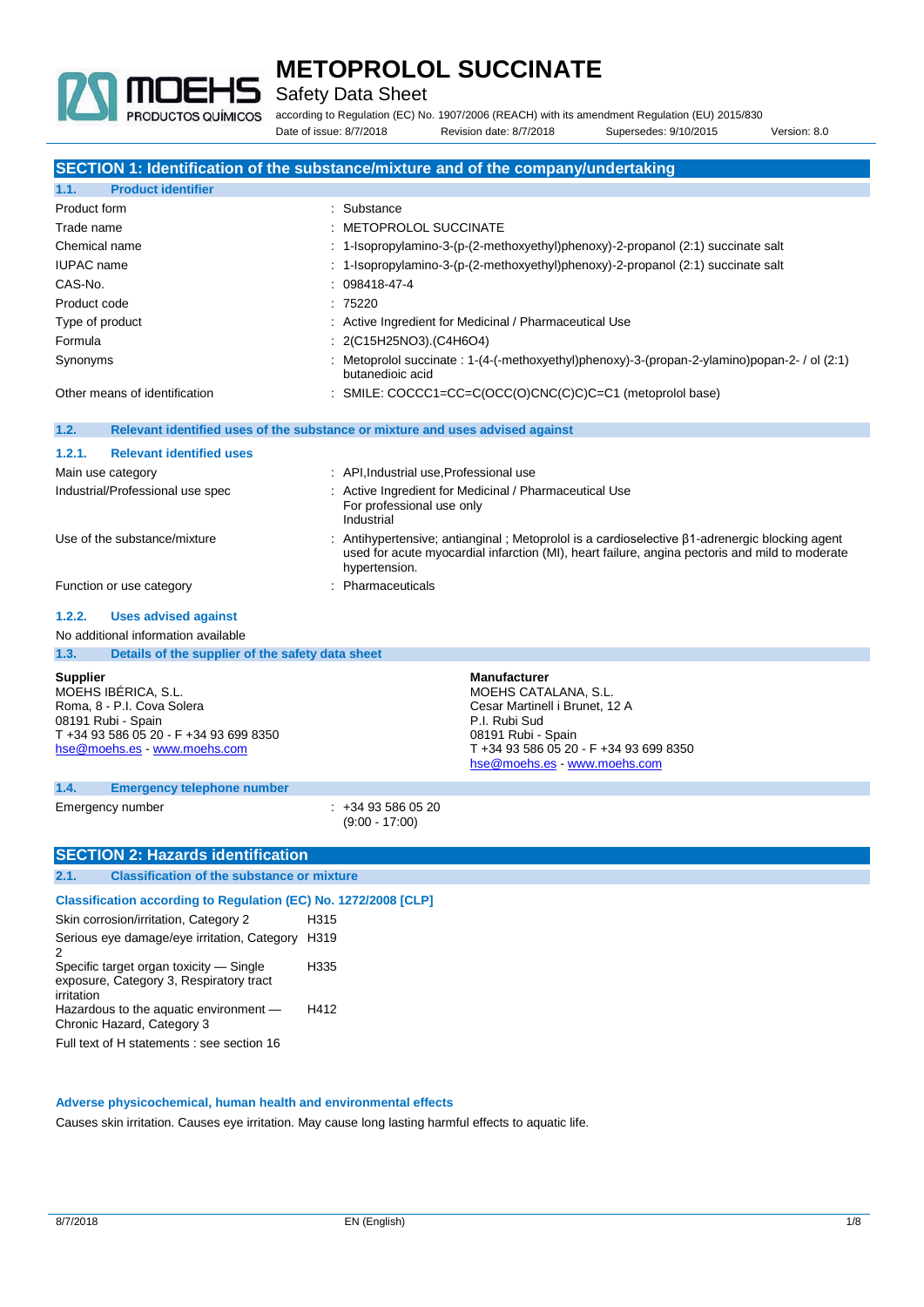# Safety Data Sheet

according to Regulation (EC) No. 1907/2006 (REACH) with its amendment Regulation (EU) 2015/830

| 2.2.<br><b>Label elements</b>                              |                                                                                                                                                                                                                                                                                                                                                                                                                                                                                                                                                                                                                                                                     |  |
|------------------------------------------------------------|---------------------------------------------------------------------------------------------------------------------------------------------------------------------------------------------------------------------------------------------------------------------------------------------------------------------------------------------------------------------------------------------------------------------------------------------------------------------------------------------------------------------------------------------------------------------------------------------------------------------------------------------------------------------|--|
| Labelling according to Regulation (EC) No. 1272/2008 [CLP] |                                                                                                                                                                                                                                                                                                                                                                                                                                                                                                                                                                                                                                                                     |  |
| Hazard pictograms (CLP)                                    |                                                                                                                                                                                                                                                                                                                                                                                                                                                                                                                                                                                                                                                                     |  |
|                                                            | GHS07                                                                                                                                                                                                                                                                                                                                                                                                                                                                                                                                                                                                                                                               |  |
| Signal word (CLP)                                          | : Warning                                                                                                                                                                                                                                                                                                                                                                                                                                                                                                                                                                                                                                                           |  |
| Hazard statements (CLP)                                    | H315 - Causes skin irritation<br>H319 - Causes serious eye irritation<br>H335 - May cause respiratory irritation<br>H412 - Harmful to aquatic life with long lasting effects                                                                                                                                                                                                                                                                                                                                                                                                                                                                                        |  |
| Precautionary statements (CLP)                             | P273 - Avoid release to the environment<br>P280 - Wear eye protection, protective gloves, face protection<br>P304+P340 - IF INHALED: Remove person to fresh air and keep comfortable for breathing<br>P305+P351+P338 - IF IN EYES: Rinse cautiously with water for several minutes. Remove<br>contact lenses, if present and easy to do. Continue rinsing<br>P332+P313 - If skin irritation occurs: Get medical advice/attention<br>P337+P313 - If eye irritation persists: Get medical advice/attention<br>P403+P233 - Store in a well-ventilated place. Keep container tightly closed<br>P501 - Dispose of contents/container to an approved waste disposal plant |  |
| <b>Other hazards</b><br>2.3.                               |                                                                                                                                                                                                                                                                                                                                                                                                                                                                                                                                                                                                                                                                     |  |
| Other hazards not contributing to the<br>classification    | : Dust may form explosive mixture in air.                                                                                                                                                                                                                                                                                                                                                                                                                                                                                                                                                                                                                           |  |

### **SECTION 3: Composition/information on ingredients**

| 3.1.                                 | <b>Substances</b>    |  |                           |               |
|--------------------------------------|----------------------|--|---------------------------|---------------|
| Substance type<br>: Mono-constituent |                      |  |                           |               |
| <b>Name</b>                          |                      |  | <b>Product identifier</b> | $\frac{9}{6}$ |
|                                      | METOPROLOL SUCCINATE |  | (CAS-No.) 098418-47-4     | $\approx$ 100 |

Full text of R- and H-statements: see section 16

### **3.2. Mixtures**

#### Not applicable

| <b>SECTION 4: First aid measures</b>                                |                                                                                                                                                                                                                             |
|---------------------------------------------------------------------|-----------------------------------------------------------------------------------------------------------------------------------------------------------------------------------------------------------------------------|
| <b>Description of first aid measures</b><br>4.1.                    |                                                                                                                                                                                                                             |
| First-aid measures general                                          | : Never give anything by mouth to an unconscious person. If you feel unwell, seek medical<br>advice (show the label where possible).                                                                                        |
| First-aid measures after inhalation                                 | Remove victim to fresh air and keep at rest in a position comfortable for breathing. Call a<br>POISON CENTER or doctor/physician if you feel unwell.                                                                        |
| First-aid measures after skin contact                               | : Wash with plenty of soap and water. Wash contaminated clothing before reuse. If skin irritation<br>occurs: Wash with plenty of soap and water. Get medical advice/attention.                                              |
| First-aid measures after eye contact                                | Rinse cautiously with water for several minutes. If eye irritation persists: Rinse cautiously with<br>water for several minutes, If eye irritation persists: Get medical advice/attention. Get medical<br>advice/attention. |
| First-aid measures after ingestion                                  | : Rinse mouth. Do NOT induce vomiting. Obtain emergency medical attention.                                                                                                                                                  |
| 4.2.<br>Most important symptoms and effects, both acute and delayed |                                                                                                                                                                                                                             |
| Symptoms/effects                                                    | : Not expected to present a significant hazard under anticipated conditions of normal use. If you<br>feel unwell, seek medical advice. May cause drowsiness or dizziness.                                                   |
| Symptoms/effects after inhalation                                   | May cause respiratory irritation.                                                                                                                                                                                           |
| Symptoms/effects after skin contact                                 | : Causes skin irritation.                                                                                                                                                                                                   |
| Symptoms/effects after eye contact                                  | : Causes serious eye irritation.                                                                                                                                                                                            |
| Symptoms/effects after ingestion                                    | : May cause drowsiness or dizziness.                                                                                                                                                                                        |
| 4.3.                                                                | Indication of any immediate medical attention and special treatment needed                                                                                                                                                  |

Never give anything by mouth to an unconscious person.

| <b>SECTION 5: Firefighting measures</b> |                                                        |
|-----------------------------------------|--------------------------------------------------------|
| 5.1.<br><b>Extinguishing media</b>      |                                                        |
| Suitable extinguishing media            | : Foam. Dry powder. Carbon dioxide. Water spray. Sand. |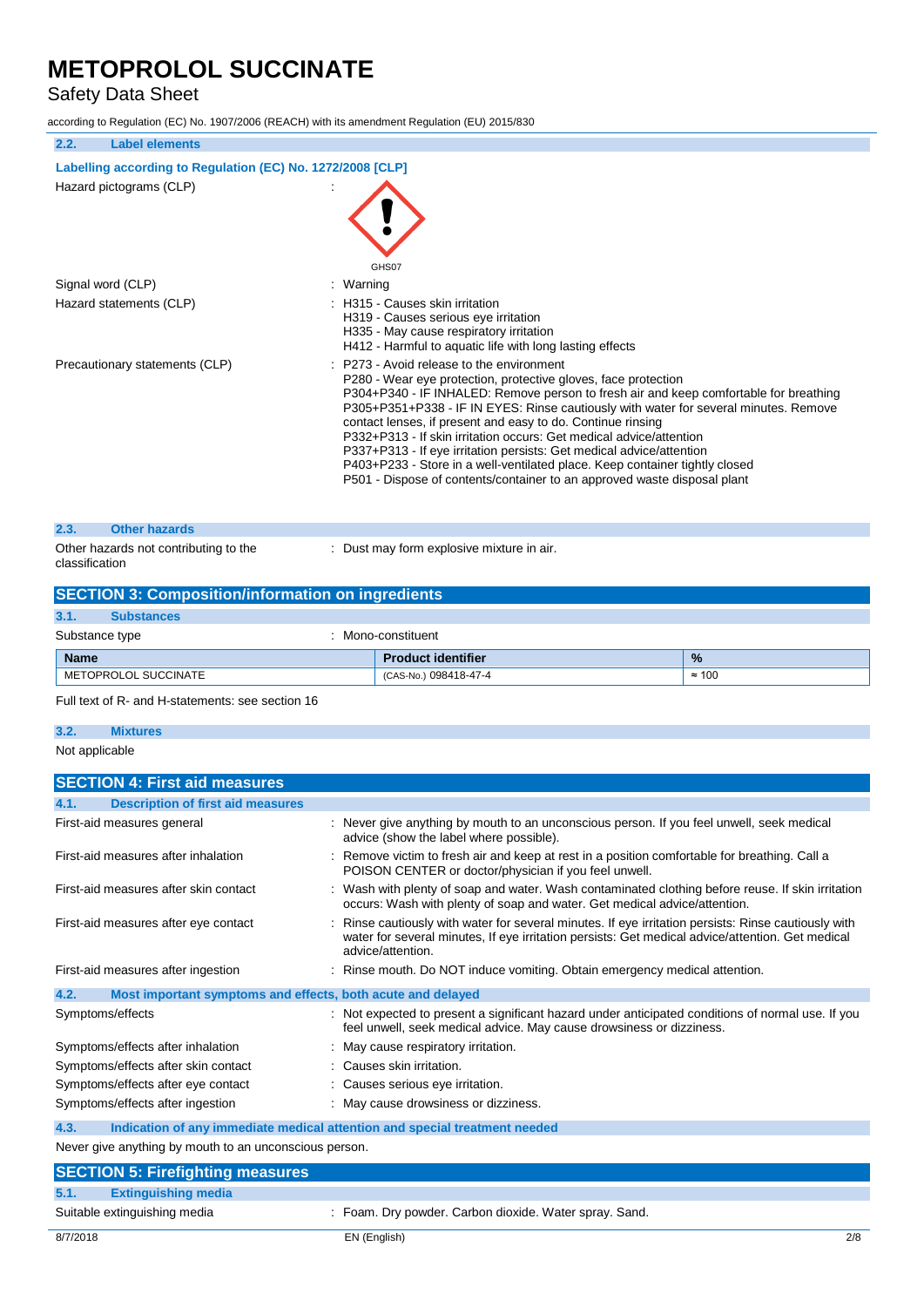# Safety Data Sheet

according to Regulation (EC) No. 1907/2006 (REACH) with its amendment Regulation (EU) 2015/830

| Unsuitable extinguishing media                                              | : Do not use a heavy water stream.                                                                                                                                                                                                                                                                                                                                                                                                                                                                          |
|-----------------------------------------------------------------------------|-------------------------------------------------------------------------------------------------------------------------------------------------------------------------------------------------------------------------------------------------------------------------------------------------------------------------------------------------------------------------------------------------------------------------------------------------------------------------------------------------------------|
| 5.2.<br>Special hazards arising from the substance or mixture               |                                                                                                                                                                                                                                                                                                                                                                                                                                                                                                             |
| Hazardous decomposition products in case of<br>fire                         | Thermal decomposition generates : Carbon dioxide. fume. Carbon monoxide. Toxic fumes may<br>be released.                                                                                                                                                                                                                                                                                                                                                                                                    |
| 5.3.<br><b>Advice for firefighters</b>                                      |                                                                                                                                                                                                                                                                                                                                                                                                                                                                                                             |
| Precautionary measures fire                                                 | : Stop leak if safe to do so.                                                                                                                                                                                                                                                                                                                                                                                                                                                                               |
| Firefighting instructions                                                   | Use water spray or fog for cooling exposed containers. Exercise caution when fighting any<br>chemical fire. Prevent fire fighting water from entering the environment.                                                                                                                                                                                                                                                                                                                                      |
| Protection during firefighting                                              | : Do not enter fire area without proper protective equipment, including respiratory protection.                                                                                                                                                                                                                                                                                                                                                                                                             |
| <b>SECTION 6: Accidental release measures</b>                               |                                                                                                                                                                                                                                                                                                                                                                                                                                                                                                             |
| Personal precautions, protective equipment and emergency procedures<br>6.1. |                                                                                                                                                                                                                                                                                                                                                                                                                                                                                                             |
| General measures                                                            | : No open flames. No smoking. Remove ignition sources. No flames, no sparks. Eliminate all<br>sources of ignition.                                                                                                                                                                                                                                                                                                                                                                                          |
| 6.1.1.<br>For non-emergency personnel                                       |                                                                                                                                                                                                                                                                                                                                                                                                                                                                                                             |
| Protective equipment                                                        | Breathing equipment.                                                                                                                                                                                                                                                                                                                                                                                                                                                                                        |
| Emergency procedures                                                        | Evacuate unnecessary personnel. Avoid breathing dust, mist, spray.                                                                                                                                                                                                                                                                                                                                                                                                                                          |
| Measures in case of dust release                                            | Dust formation: dust mask.                                                                                                                                                                                                                                                                                                                                                                                                                                                                                  |
| 6.1.2.<br>For emergency responders                                          |                                                                                                                                                                                                                                                                                                                                                                                                                                                                                                             |
| Protective equipment                                                        | Equip cleanup crew with proper protection.                                                                                                                                                                                                                                                                                                                                                                                                                                                                  |
| Emergency procedures                                                        | Shovel or sweep up and put in a closed container for disposal. Ventilate confined spaces<br>before entering. Stop leak if safe to do so.                                                                                                                                                                                                                                                                                                                                                                    |
| 6.2.<br><b>Environmental precautions</b>                                    |                                                                                                                                                                                                                                                                                                                                                                                                                                                                                                             |
|                                                                             | Prevent entry to sewers and public waters. Notify authorities if liquid enters sewers or public waters. Avoid release to the environment.                                                                                                                                                                                                                                                                                                                                                                   |
| 6.3.<br>Methods and material for containment and cleaning up                |                                                                                                                                                                                                                                                                                                                                                                                                                                                                                                             |
| Methods for cleaning up                                                     | On land, sweep or shovel into suitable containers. Minimize generation of dust. Store away<br>from other materials. This material and its container must be disposed of in a safe way, and as<br>per local legislation.                                                                                                                                                                                                                                                                                     |
| Other information                                                           | Dispose of materials or solid residues at an authorized site.                                                                                                                                                                                                                                                                                                                                                                                                                                               |
| 6.4.<br><b>Reference to other sections</b>                                  |                                                                                                                                                                                                                                                                                                                                                                                                                                                                                                             |
| See Heading 8. Exposure controls and personal protection.                   |                                                                                                                                                                                                                                                                                                                                                                                                                                                                                                             |
| <b>SECTION 7: Handling and storage</b>                                      |                                                                                                                                                                                                                                                                                                                                                                                                                                                                                                             |
| <b>Precautions for safe handling</b><br>7.1.                                |                                                                                                                                                                                                                                                                                                                                                                                                                                                                                                             |
| Additional hazards when processed                                           | : Keep away from Strong acids, strong bases and strong oxidants, Heat and ignition sources. -<br>No smoking.                                                                                                                                                                                                                                                                                                                                                                                                |
| Precautions for safe handling                                               | : Wash hands and other exposed areas with mild soap and water before eating, drinking or<br>smoking and when leaving work. Provide good ventilation in process area to prevent formation<br>of vapour. Avoid breathing dust, mist. Use only outdoors or in a well-ventilated area. Eliminate<br>all ignition sources if safe to do so. Avoid contact with skin, eyes and clothing. Avoid dust<br>formation. Avoid raising powdered material due to explosion hazard. Wear personal protective<br>equipment. |
| Handling temperature                                                        | Store at room temperature                                                                                                                                                                                                                                                                                                                                                                                                                                                                                   |
| Hygiene measures                                                            | Contaminated work clothing should not be allowed out of the workplace. Wash contaminated<br>clothing before reuse. Wash hands and other exposed areas with mild soap and water before<br>eating, drinking or smoking and when leaving work. Do not eat, drink or smoke when using this<br>product. Separate working clothes from town clothes. Launder separately.                                                                                                                                          |
| 7.2.<br>Conditions for safe storage, including any incompatibilities        |                                                                                                                                                                                                                                                                                                                                                                                                                                                                                                             |
| Storage conditions                                                          | : Keep away from heat, hot surfaces, sparks, open flames and other ignition sources. No<br>smoking. Keep container closed when not in use. Store in a well-ventilated place. Store at room<br>temperature.                                                                                                                                                                                                                                                                                                  |
| Incompatible products                                                       | Strong bases. Strong acids. Oxidizing agent.                                                                                                                                                                                                                                                                                                                                                                                                                                                                |
| Incompatible materials                                                      | Sources of ignition. Direct sunlight.                                                                                                                                                                                                                                                                                                                                                                                                                                                                       |

Storage area **in a stronger area in a stronger area** : Store in a well-ventilated place. Store away from heat.

**7.3. Specific end use(s)**

Pharmaceuticals.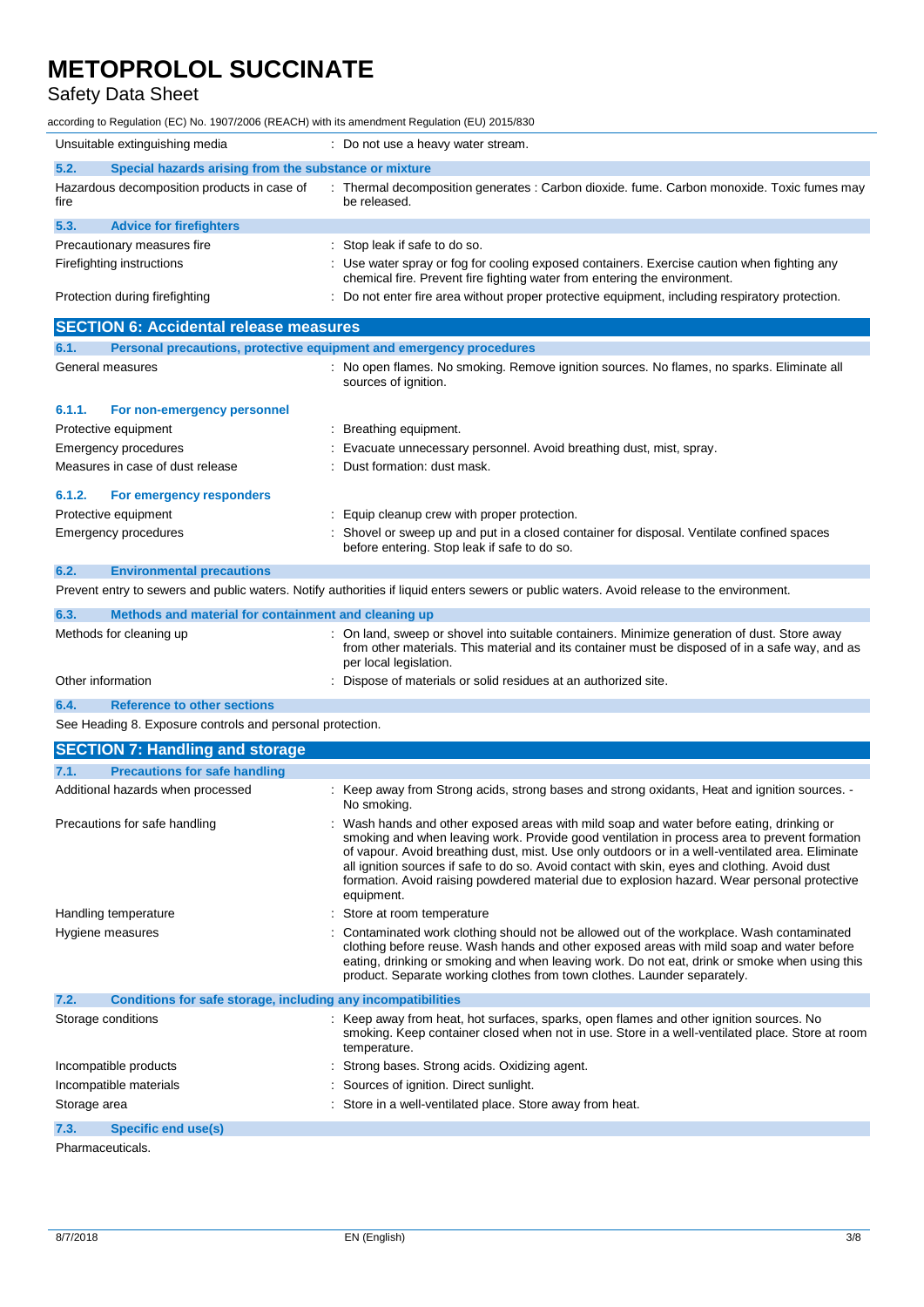### Safety Data Sheet

according to Regulation (EC) No. 1907/2006 (REACH) with its amendment Regulation (EU) 2015/830

| SECTION 8: Exposure controls/personal protection |                           |  |  |
|--------------------------------------------------|---------------------------|--|--|
| 8.1.                                             | <b>Control parameters</b> |  |  |
|                                                  |                           |  |  |

Additional information : MOEHS occupational exposure band : 2 (0.1 - 1 mg/m3)

**8.2. Exposure controls**

**Appropriate engineering controls:**

Emergency eye wash fountains and safety showers should be available in the immediate vicinity of any potential exposure.

#### **Personal protective equipment:**

Avoid all unnecessary exposure. Mist formation: aerosol mask with filter type P3. Safety glasses. Gloves. Wash hands and other exposed areas with mild soap and water before eating, drinking or smoking and when leaving work.

#### **Hand protection:**

#### Wear protective gloves

| Type              | Material                                                                                                         | <b>Standard</b> |
|-------------------|------------------------------------------------------------------------------------------------------------------|-----------------|
| Disposable gloves | Latex, Polyvinylchloride (PVC), Natural<br>rubber, Butyl rubber, Polyvinylalcohol (PVA),<br>Nitrile rubber (NBR) | <b>EN 374</b>   |

#### **Eye protection:**

Chemical goggles or safety glasses. Face shield

#### **Skin and body protection:**

Wear suitable protective clothing

#### **Respiratory protection:**

#### Wear appropriate mask

| Device    | <b>Filter type</b> | <b>Condition</b>                                            | <b>Standard</b> |
|-----------|--------------------|-------------------------------------------------------------|-----------------|
| Dust mask | Type P3            | Protection for Solid particles, Dust   EN 143<br>protection |                 |



#### **Other information:**

Do not eat, drink or smoke during use.

| <b>SECTION 9: Physical and chemical properties</b>            |                                                                     |  |
|---------------------------------------------------------------|---------------------------------------------------------------------|--|
| Information on basic physical and chemical properties<br>9.1. |                                                                     |  |
| Physical state                                                | : Solid                                                             |  |
| Appearance                                                    | : Local powder.                                                     |  |
| Molecular mass                                                | 652.8 g/mol                                                         |  |
| Colour                                                        | : white.                                                            |  |
| Odour                                                         | characteristic.                                                     |  |
| Odour threshold                                               | : No data available                                                 |  |
| рH                                                            | $: 6 - 8 (2% \text{ aq.} \text{sol})$                               |  |
| Relative evaporation rate (butylacetate=1)                    | : No data available                                                 |  |
| Melting point                                                 | $: 137 - 140 °C$                                                    |  |
| Freezing point                                                | : No data available                                                 |  |
| Boiling point                                                 | : No data available                                                 |  |
| Flash point                                                   | : No data available                                                 |  |
| Auto-ignition temperature                                     | No data available                                                   |  |
| Decomposition temperature                                     | No data available                                                   |  |
| Flammability (solid, gas)                                     | $\therefore$ See 9.2<br>Dust could form explosive mixtures with air |  |
| Vapour pressure                                               | No data available<br>۰                                              |  |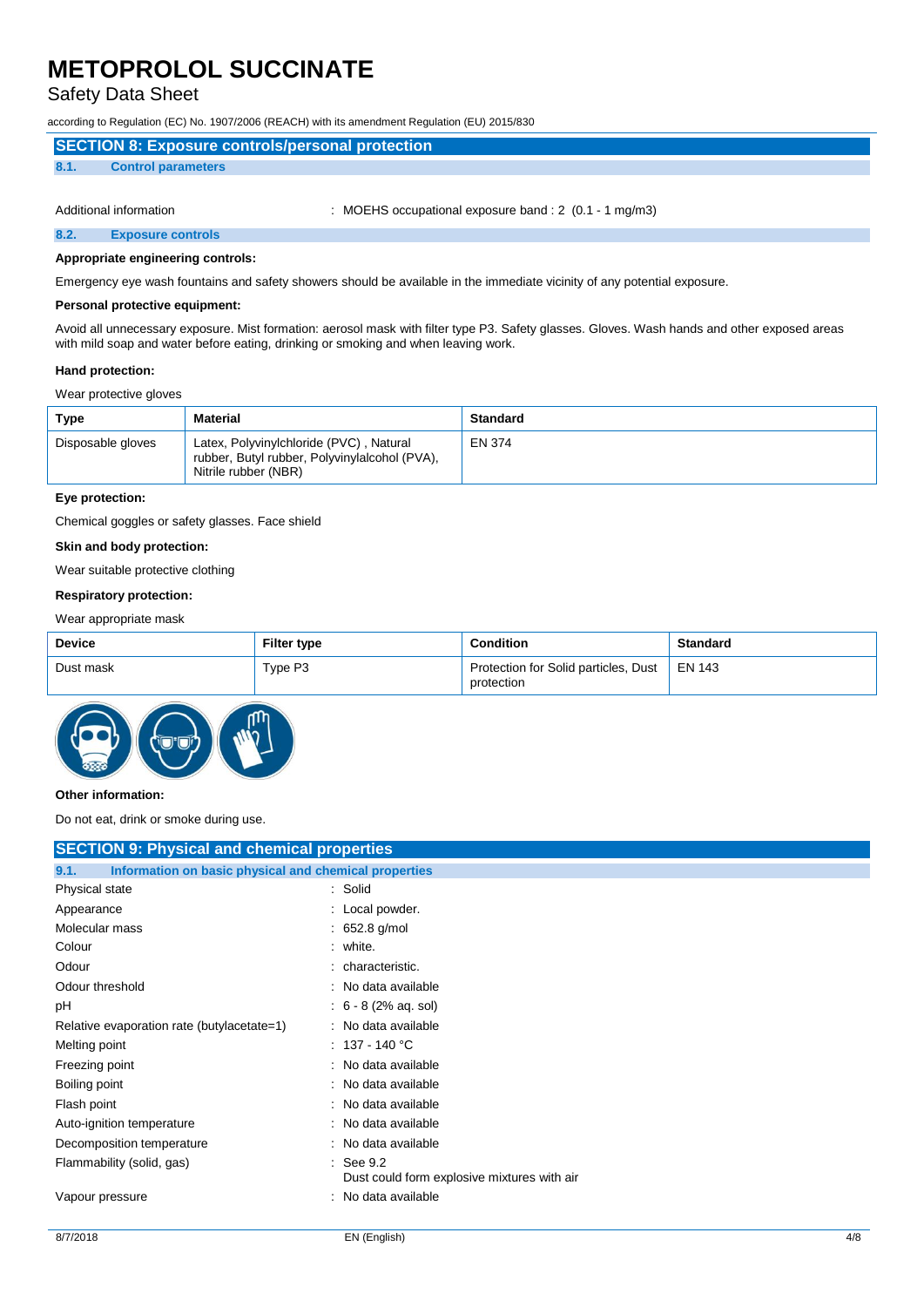# Safety Data Sheet

according to Regulation (EC) No. 1907/2006 (REACH) with its amendment Regulation (EU) 2015/830

| Relative vapour density at 20 °C | : No data available                                   |
|----------------------------------|-------------------------------------------------------|
| Relative density                 | : No data available                                   |
| Density                          | : 320 kg/m <sup>3</sup>                               |
| Solubility                       | : Soluble in water.                                   |
| Log Pow                          | : 1.6 Metoprolol base                                 |
| Viscosity, kinematic             | : No data available                                   |
| Viscosity, dynamic               | : No data available                                   |
| Explosive properties             | : No data available                                   |
| Oxidising properties             | : No data available                                   |
| <b>Explosive limits</b>          | : No data available                                   |
| <b>Other information</b><br>9.2. |                                                       |
| Minimum ignition energy          | $: 8 - 10$ mJ                                         |
| Additional information           | : Layer Minimum flammability Temperature 420 $°C$ .   |
|                                  | Dust Cloud minimum Flammability Temperature > 400 °C. |
|                                  | Explosivity Pmax 8.5 bar.                             |
|                                  |                                                       |

Explosion Severity Factor Kmax (bar.m/s) 313 bar.m.s-1.

Explosion Class St3

### **SECTION 10: Stability and reactivity**

#### **10.1. Reactivity**

The product is non-reactive under normal conditions of use, storage and transport. Stable under use and storage conditions as recommended in section 7.

| 10.2.                                                                                           | <b>Chemical stability</b>                                                                                                                                                                                                      |  |  |
|-------------------------------------------------------------------------------------------------|--------------------------------------------------------------------------------------------------------------------------------------------------------------------------------------------------------------------------------|--|--|
| The product is stable at normal handling and storage conditions.                                |                                                                                                                                                                                                                                |  |  |
| 10.3.                                                                                           | <b>Possibility of hazardous reactions</b>                                                                                                                                                                                      |  |  |
|                                                                                                 | No dangerous reactions known under normal conditions of use.                                                                                                                                                                   |  |  |
| 10.4.                                                                                           | <b>Conditions to avoid</b>                                                                                                                                                                                                     |  |  |
| Avoid dust formation. No flames, no sparks. Eliminate all sources of ignition. Direct sunlight. |                                                                                                                                                                                                                                |  |  |
| 10.5.                                                                                           | <b>Incompatible materials</b>                                                                                                                                                                                                  |  |  |
|                                                                                                 | Strong acids. Strong bases. Oxidizing agent.                                                                                                                                                                                   |  |  |
| 10.6.                                                                                           | <b>Hazardous decomposition products</b>                                                                                                                                                                                        |  |  |
|                                                                                                 | the contract and contract the contract of the following contract and the contract of the contract of the contract of the contract of the contract of the contract of the contract of the contract of the contract of the contr |  |  |

fume. Carbon monoxide. Carbon dioxide. Nitrogen oxides.

| <b>SECTION 11: Toxicological information</b>  |                                                                                   |  |
|-----------------------------------------------|-----------------------------------------------------------------------------------|--|
| Information on toxicological effects<br>11.1. |                                                                                   |  |
| Acute toxicity (oral)                         | : Not classified                                                                  |  |
| Acute toxicity (dermal)                       | Not classified                                                                    |  |
| Acute toxicity (inhalation)                   | Not classified                                                                    |  |
| Additional information                        | Based on available data, the classification criteria are not met                  |  |
| <b>METOPROLOL SUCCINATE (098418-47-4)</b>     |                                                                                   |  |
| LD50 oral rat                                 | > 2000 mg/kg                                                                      |  |
| Skin corrosion/irritation                     | Causes skin irritation.                                                           |  |
|                                               | pH: 6 - 8 (2% aq. sol)                                                            |  |
| Serious eye damage/irritation                 | Causes serious eye irritation.                                                    |  |
|                                               | pH: 6 - 8 (2% ag. sol)                                                            |  |
| Respiratory or skin sensitisation             | : Not classified                                                                  |  |
| Additional information                        | Based on available data, the classification criteria are not met                  |  |
| Germ cell mutagenicity                        | Not classified                                                                    |  |
| Additional information                        | Based on available data, the classification criteria are not met                  |  |
| Carcinogenicity                               | Not classified (Based on available data, the classification criteria are not met) |  |
| Additional information                        | Based on available data, the classification criteria are not met                  |  |
| Reproductive toxicity                         | Not classified<br>۰                                                               |  |
| Additional information                        | Based on available data, the classification criteria are not met                  |  |
| STOT-single exposure                          | May cause respiratory irritation.                                                 |  |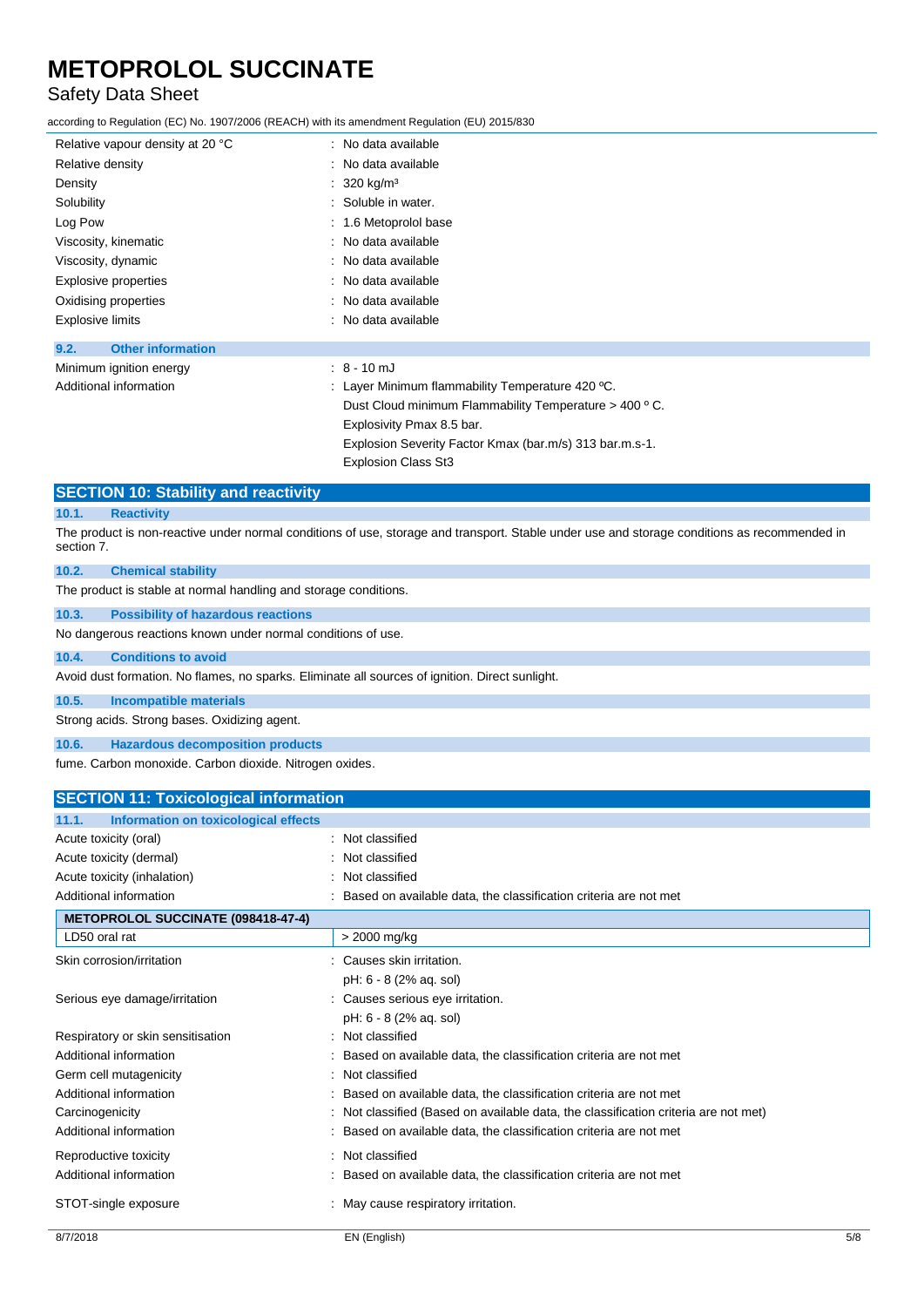# Safety Data Sheet

according to Regulation (EC) No. 1907/2006 (REACH) with its amendment Regulation (EU) 2015/830

| STOT-repeated exposure                                 | : Not classified                                                    |
|--------------------------------------------------------|---------------------------------------------------------------------|
| Additional information                                 | : Based on available data, the classification criteria are not met  |
| Aspiration hazard                                      | : Not classified                                                    |
| Additional information                                 | : Based on available data, the classification criteria are not met  |
| Potential adverse human health effects and<br>symptoms | : Based on available data, the classification criteria are not met. |
| Other information                                      | : Likely routes of exposure: ingestion, inhalation, skin and eye.   |

| <b>SECTION 12: Ecological information</b> |                                                      |  |
|-------------------------------------------|------------------------------------------------------|--|
| 12.1.<br><b>Toxicity</b>                  |                                                      |  |
| Ecology - water                           | : Harmful to aquatic life with long lasting effects. |  |
| Acute aquatic toxicity                    | Not classified                                       |  |
| Chronic aquatic toxicity                  | : Harmful to aquatic life with long lasting effects. |  |
| METOPROLOL SUCCINATE (098418-47-4)        |                                                      |  |
| LC50 fish 1                               | 130 mg/l rainbow trout                               |  |
| EC50 Daphnia 1                            | $> 120$ mg/l                                         |  |
| EC50 72h algae (1)                        | 47 mg/l                                              |  |

| <b>METOPROLOL SUCCINATE (098418-47-4)</b>                                                |  |  |
|------------------------------------------------------------------------------------------|--|--|
| Persistence and degradability<br>May cause long-term adverse effects in the environment. |  |  |
| <b>Bioaccumulative potential</b><br>12.3.                                                |  |  |
|                                                                                          |  |  |
| <b>METOPROLOL SUCCINATE (098418-47-4)</b>                                                |  |  |
| Log Pow<br>1.6 Metoprolol base                                                           |  |  |
| Bioaccumulative potential<br>Not established.                                            |  |  |
|                                                                                          |  |  |
| 12.4.<br><b>Mobility in soil</b>                                                         |  |  |

No additional information available

| 12.5. | <b>Results of PBT and vPvB assessment</b>                    |  |
|-------|--------------------------------------------------------------|--|
|       | No additional information available                          |  |
| 12.6. | Other adverse effects                                        |  |
|       | Additional information<br>: Avoid release to the environment |  |

| <b>SECTION 13: Disposal considerations</b> |                                                                                                                                                               |  |
|--------------------------------------------|---------------------------------------------------------------------------------------------------------------------------------------------------------------|--|
| <b>Waste treatment methods</b><br>13.1.    |                                                                                                                                                               |  |
| Regional legislation (waste)               | : Disposal must be done according to official regulations.                                                                                                    |  |
| Waste treatment methods                    | : Dispose of contents/container in accordance with licensed collector's sorting instructions.                                                                 |  |
| Product/Packaging disposal recommendations | Dispose in a safe manner in accordance with local/national regulations. Avoid release to the<br>environment. Discharging into rivers and drains is forbidden. |  |
| Additional information                     | : Clean up even minor leaks or spills if possible without unnecessary risk. Industrial waste.                                                                 |  |
| Ecology - waste materials                  | : Avoid release to the environment.                                                                                                                           |  |
| European List of Waste (LoW) code          | : 16 05 08* - discarded organic chemicals consisting of or containing dangerous substances                                                                    |  |

### **SECTION 14: Transport information**

In accordance with

| 14.1. | <b>UN number</b>                    |                                          |
|-------|-------------------------------------|------------------------------------------|
| 14.2. | UN proper shipping name             |                                          |
| 14.3. | <b>Transport hazard class(es)</b>   |                                          |
|       |                                     |                                          |
| 14.4. | <b>Packing group</b>                |                                          |
| 14.5. | <b>Environmental hazards</b>        |                                          |
|       | Dangerous for the environment       | : No                                     |
|       | Other information                   | : No supplementary information available |
|       |                                     |                                          |
| 14.6. | <b>Special precautions for user</b> |                                          |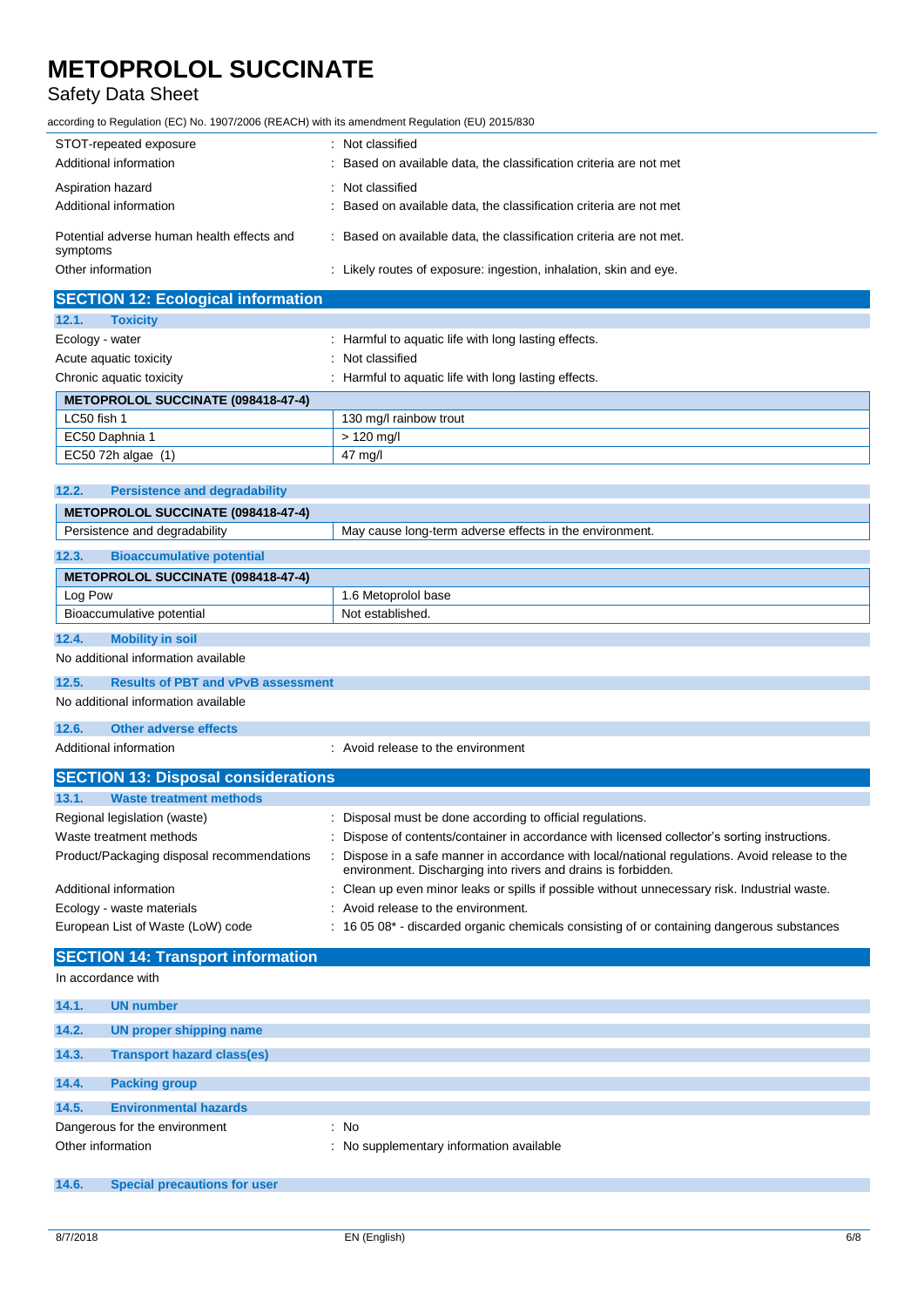### Safety Data Sheet

|                                                    | according to Regulation (EC) No. 1907/2006 (REACH) with its amendment Regulation (EU) 2015/830                                                         |                                                                             |  |
|----------------------------------------------------|--------------------------------------------------------------------------------------------------------------------------------------------------------|-----------------------------------------------------------------------------|--|
| 14.7.                                              | Transport in bulk according to Annex II of Marpol and the IBC Code                                                                                     |                                                                             |  |
| Not applicable                                     |                                                                                                                                                        |                                                                             |  |
|                                                    | <b>SECTION 15: Regulatory information</b>                                                                                                              |                                                                             |  |
| 15.1.                                              | Safety, health and environmental regulations/legislation specific for the substance or mixture                                                         |                                                                             |  |
| 15.1.1.                                            | <b>EU-Regulations</b>                                                                                                                                  |                                                                             |  |
|                                                    | No REACH Annex XVII restrictions<br>METOPROLOL SUCCINATE is not on the REACH Candidate List<br>METOPROLOL SUCCINATE is not on the REACH Annex XIV List |                                                                             |  |
| 15.1.2.                                            | <b>National regulations</b>                                                                                                                            |                                                                             |  |
| Germany                                            |                                                                                                                                                        |                                                                             |  |
|                                                    | 12th Ordinance Implementing the Federal<br>Immission Control Act - 12. BlmSchV                                                                         | : Is not subject of the 12. BlmSchV (Hazardous Incident Ordinance)          |  |
| <b>Netherlands</b>                                 |                                                                                                                                                        |                                                                             |  |
|                                                    | SZW-lijst van kankerverwekkende stoffen                                                                                                                | : The substance is not listed                                               |  |
|                                                    | SZW-lijst van mutagene stoffen                                                                                                                         | : The substance is not listed                                               |  |
|                                                    | NIET-limitatieve lijst van voor de voortplanting<br>giftige stoffen - Borstvoeding                                                                     | : The substance is not listed                                               |  |
|                                                    | NIET-limitatieve lijst van voor de voortplanting<br>giftige stoffen - Vruchtbaarheid                                                                   | : The substance is not listed                                               |  |
|                                                    | NIET-limitatieve lijst van voor de voortplanting<br>giftige stoffen - Ontwikkeling                                                                     | : The substance is not listed                                               |  |
| <b>Denmark</b>                                     |                                                                                                                                                        |                                                                             |  |
|                                                    | Recommendations Danish Regulation                                                                                                                      | : Young people below the age of 18 years are not allowed to use the product |  |
| 15.2.                                              | <b>Chemical safety assessment</b>                                                                                                                      |                                                                             |  |
| No chemical safety assessment has been carried out |                                                                                                                                                        |                                                                             |  |

### **SECTION 16: Other information**

| Abbreviations and acronyms: |                                                                                                   |  |
|-----------------------------|---------------------------------------------------------------------------------------------------|--|
| LD50                        | Median lethal dose                                                                                |  |
| vPvB                        | Very Persistent and Very Bioaccumulative                                                          |  |
| <b>PBT</b>                  | Persistent Bioaccumulative Toxic                                                                  |  |
| <b>SDS</b>                  | Safety Data Sheet                                                                                 |  |
| <b>STP</b>                  | Sewage treatment plant                                                                            |  |
| <b>REACH</b>                | Registration, Evaluation, Authorisation and Restriction of Chemicals Regulation (EC) No 1907/2006 |  |
| <b>EC50</b>                 | Median effective concentration                                                                    |  |
| <b>ADR</b>                  | European Agreement concerning the International Carriage of Dangerous Goods by Road               |  |

Data sources : REGULATION (EC) No 1272/2008 OF THE EUROPEAN PARLIAMENT AND OF THE COUNCIL of 16 December 2008 on classification, labelling and packaging of substances and mixtures, amending and repealing Directives 67/548/EEC and 1999/45/EC, and amending Regulation (EC) No 1907/2006.

Other information in the state of the state of the state of the state of the state of the state of the state of the state of the state of the state of the state of the state of the state of the state of the state of the st

#### Full text of R-, H- and EUH-statements:

| Aquatic Chronic 3 | Hazardous to the aquatic environment - Chronic Hazard, Category 3                            |
|-------------------|----------------------------------------------------------------------------------------------|
| Eye Irrit. 2      | Serious eye damage/eye irritation, Category 2                                                |
| Skin Irrit. 2     | Skin corrosion/irritation, Category 2                                                        |
| STOT SE 3         | Specific target organ toxicity — Single exposure, Category 3, Respiratory tract irritation   |
| H315              | Causes skin irritation                                                                       |
| H319              | Causes serious eye irritation                                                                |
| H335              | May cause respiratory irritation                                                             |
| H412              | Harmful to aquatic life with long lasting effects                                            |
| R36/37/38         | Irritating to eyes, respiratory system and skin                                              |
| R52/53            | Harmful to aquatic organisms, may cause long-term adverse effects in the aquatic environment |
| Xi                | Irritant                                                                                     |